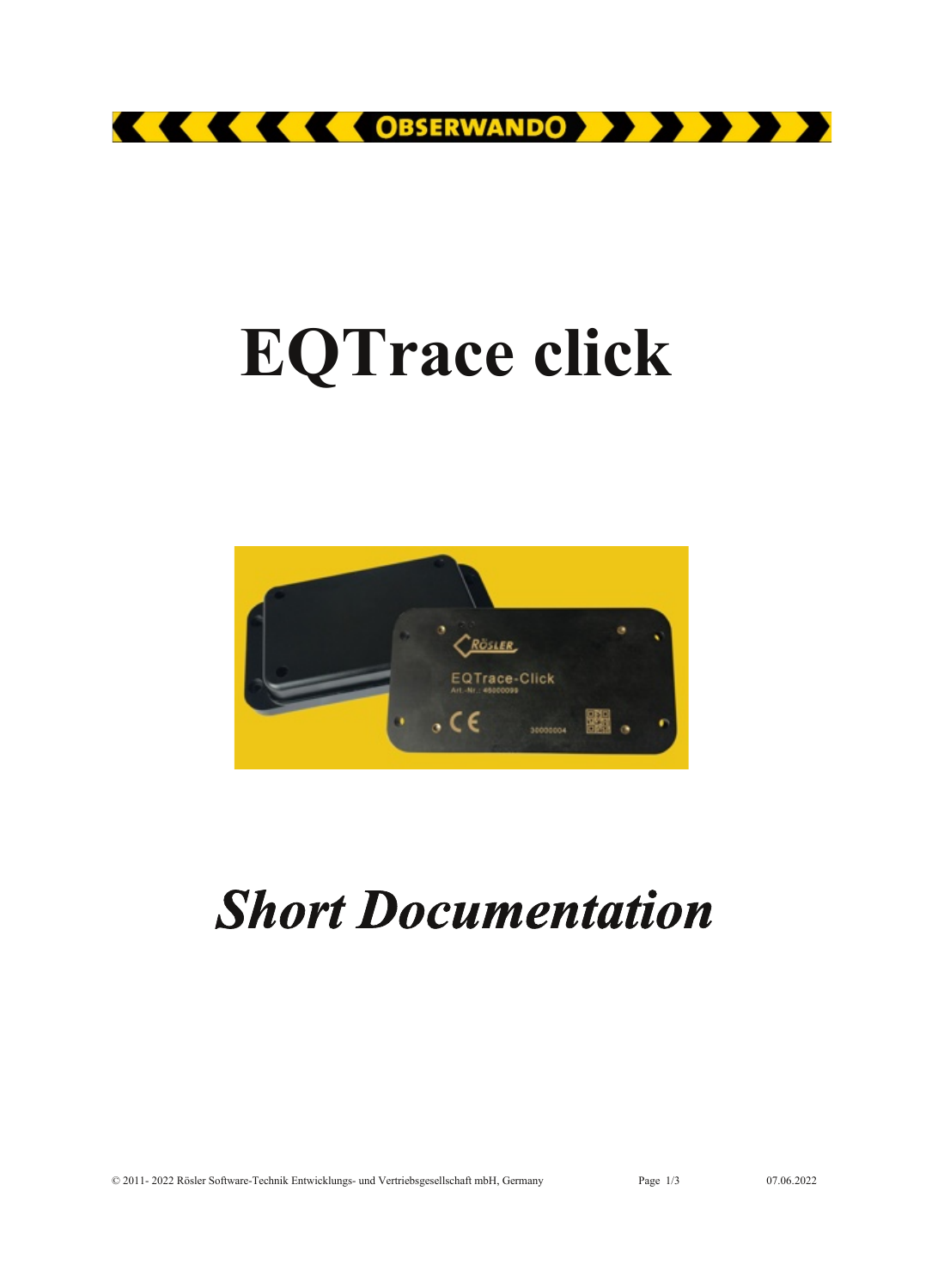# **Introduction**

This guide describes the EQTrace click installation. Please notice that the EQTrace click must be switched on for the installation. Please follow the instructions in "Charging station".

# **Charging station**

The charging station is used to charge the EQTrace click and to set the desired Operation mode.

In order to be able to set an EQTrace click in the desired operating mode, set the device before you install it, briefly (approx. 10 seconds) on the charging station. After leaving the charging station, The EQTrace click tries to connect to the Obserwando server and stays in contact with the server for about 5 minutes. Within these 5 minutes the operating mode can be adjusted in the Obserwando Portal.

# **Setup EQTrace-Click-mode**

Choose the following menu inside Obserwando.de: SET UP MACHINE - EQTrace-Click mode

Here you can select a machine group and/or a machine.

Choose the mode for the selected EQTrace click. The modes determine how often and when the recorded data are transmitted to Obserwando.

The modes speak of the beginning and end of the movement, so the time of use the machine / the vehicle.

#### **Theft Alarm**

Every time, EQTrace click recognizes theft, an alarm message will be send. This happens independend of the installed setting.

Possible EQTrace-click-modes:

**• Deep sleep mode, no data acquisition only position acquisition in the adjustable period:** Only the clock is running if this mode is installed and EQTrace click awakes once a day. GPS coordinates and the voltage of the rechargable battery will be transfered to the Obserwando server. The awaking interval begins when the battery charge ends.

#### **• Data recording via accelerometer, data transfer when movement stopps:**

If the monitored object is at rest, the device shuts down all not required components and monitors only the acceleration sensor. As soon as the acceleration sensor registers movement, the time stamp for the start and end of the movement is saved. The point in time at which the end of movement is detected can be set. After the end of the movement has been detected, the recorded data is transmitted to the server. The GPS coordinates are recorded when sending at the end of the movement.